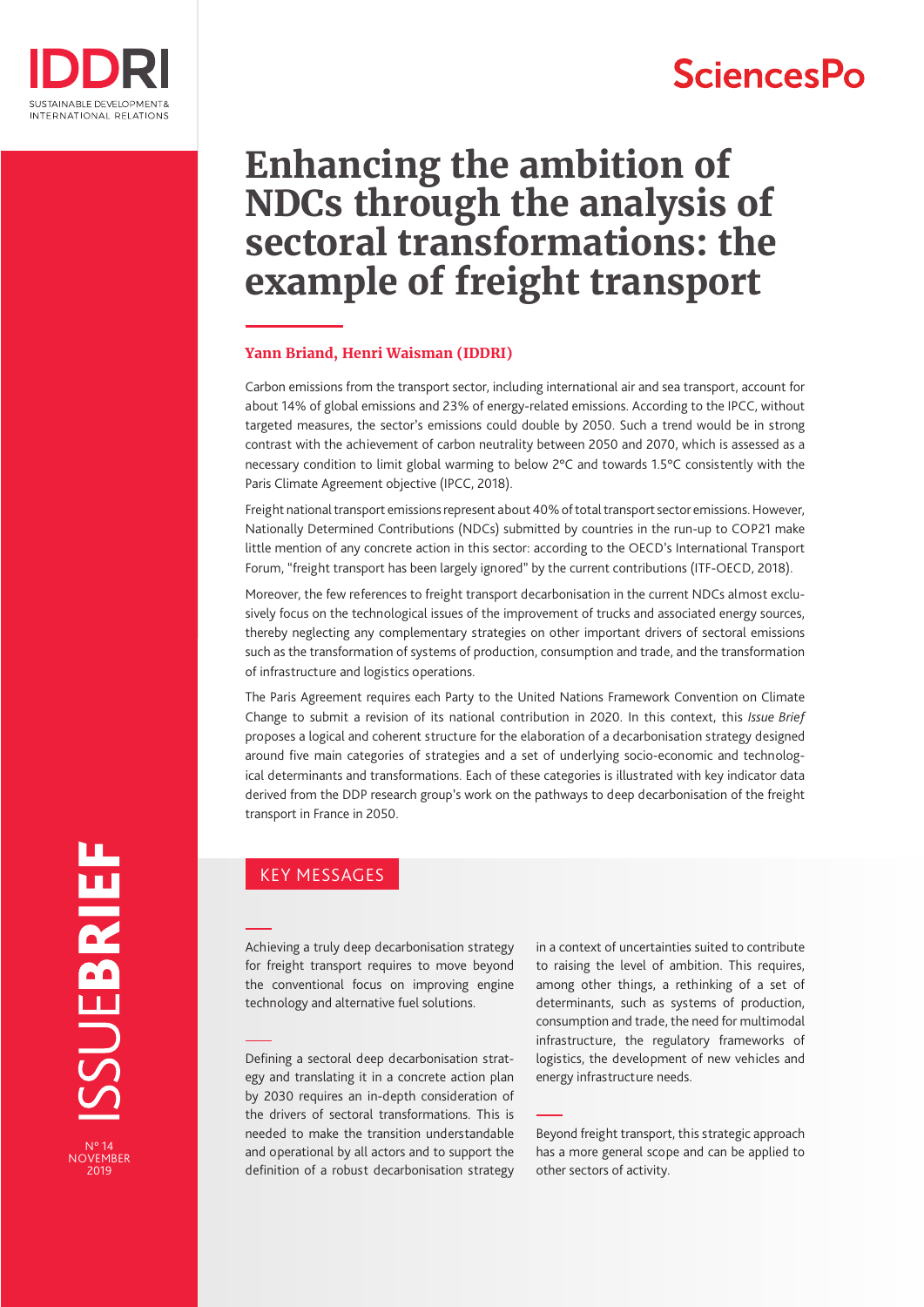The main categories and objectives of a decarbonisation strategy for freight transport could be expressed as follows:

1. Transforming production, consumption and trading systems to limit tonnage transported and kilometres travelled;

2. Transforming transport infrastructure and logistics platforms to enable the development of multimodality and intermodality;

3. Transforming the conditions of logistics operations to favour lower-impact vehicle traffic, improve their average load and allow modal shift;

4. Transforming vehicles to enable the penetration of new low-carbon engines and reduce their consumption;

5. Transforming fuel production capacities to meet the sector's needs and reduce the carbon content of fuels.

## 1. TRANSFORMING PRODUCTION, CONSUMPTION AND TRADING SYSTEMS TO LIMIT TONNAGE TRANSPORTED AND KILOMETRES **TRAVELLED**

This first category contains a set of questions about the goods that will be needed in future for the economy to function: what raw materials will be used by industry? What quantities will be produced, consumed and transported? What goods will be imported and exported?

Indeed, many of the goods transported today will no longer be required as the low-carbon transition unfolds in the agri-food sector (crop protection and other agricultural inputs, replacement of plastic packaging), in the energy sector (fossil fuels phase-out), and in the construction sector (development of bio-sourced materials). In addition, the quantities of goods transported per inhabitant, per household or per GDP unit will change depending on transformations of the means of production, of the organisation of economic activities, of the development of eco-design in production, but also depending on changes in behaviours of consumption and use of goods. These are all determinants to be considered.

This first component should also examine the spatial organisation of value chains and the kilometres travelled from raw material extraction to delivery of the final product to the final consumer: where are the extraction, processing and final product consumption sites located? What are the reasons for their proximity or remoteness? How are they connected with the transport and logistics system? Among the determinants, the relative proportion of transport and production costs in the total final price of products, as well as the behavioural changes of final consumers, have a significant influence on the location of activities. The organisation of infrastructure (access, quality, price, speed) and the supply of transport and logistics services (frequency, quality, price, speed) are also key elements in locating activities and therefore the distances to be travelled.

## 2. TRANSFORMING TRANSPORT INFRASTRUCTURE AND LOGISTICS PLATFORMS TO ENABLE THE DEVELOPMENT OF MULTIMODALITY AND INTERMODALITY

The second category questions the place of the different modes of transport: what place is there for non-road modes, such as river and rail transport, but also maritime and air, in a multimodal transport system according to different types of goods, the different distances to be travelled and the different geographies (cities, mountains)? What need is there for infrastructure and modal supply for these different types of transport, under which conditions and according to what regulations (cost, time, quality)?

The development and interconnection of transport infrastructure and sorting facilities between the different territorial scales (international and regional connections, and those around major conurbations) are necessary conditions to make multimodality possible, along with the development of non-road modes. In addition, the flexibility in the access to different networks, the pricing for the use of infrastructure and environmental externalities, the working conditions of the sectors as well as the traffic speeds and behavioral changes on delivery times are all determinants that influence the costs of the different modes, their transport time and therefore the choice of modes, whether inside or outside towns. Finally, digital innovations in flow management in each sector are also determinants that can improve the technical and economic characteristics of certain modes and make them more competitive than others.

## 3. TRANSFORMING THE CONDITIONS OF LOGISTICS OPERATIONS TO FAVOUR LOWER IMPACT VEHICLE TRAFFIC, IMPROVE THE AVERAGE VEHICLE LOAD AND ALLOW MODAL SHIFT

The third category should deal with the use of different transport vehicles to meet the transport demand: what different types of road vehicles (two-wheelers, utility vehicles or heavy goods vehicles) are best suited for the transport of goods, depending on territories, distances or loads? Can the loading rate be improved on certain journeys? Can we avoid empty returns by vehicles?

The transformations described in the two previous points have a direct impact on the place of road transport and the types of journeys, the average distances travelled, which therefore have an influence on the choice of road vehicle. Similarly, the delivery times imposed by loaders and consumers represent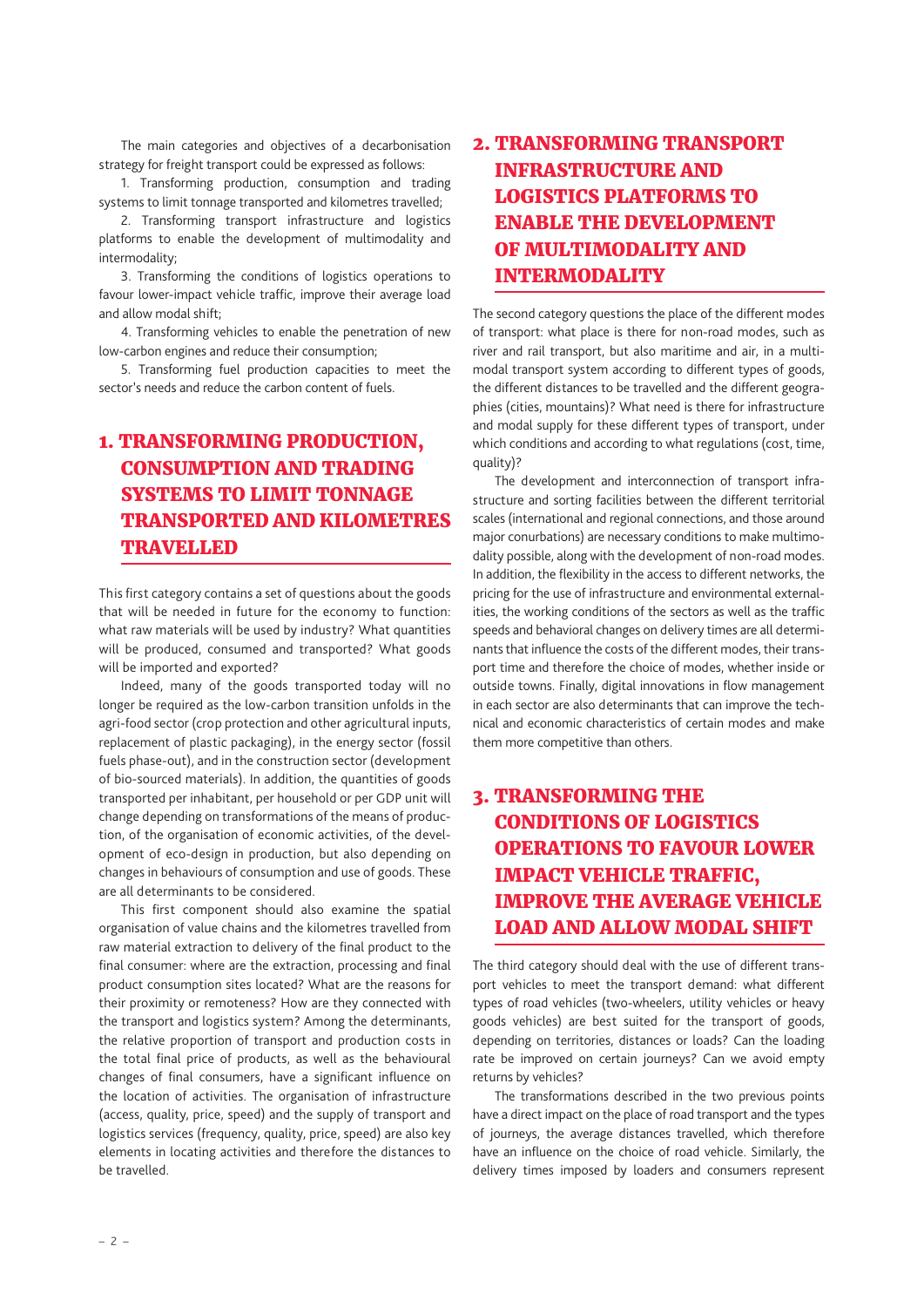constraints for logisticians and haulage companies and influence the choice of modes and vehicles, but also the loading of vehicles. The delivery preferences of consumers at home or at local points of distribution also impact the loading rates and empty returns. Finally, collaboration among logisticians, haulage companies, loaders and consumers to improve the transparency of the demand and supply of transport can be another key determinant in pooling flows, enabling modal shift and improving loading rates.

#### 4. TRANSFORMING VEHICLES TO ENABLE THE PENETRATION OF NEW LOW-CARBON ENGINES AND REDUCE THEIR CONSUMPTION

The fourth category should focus on the issue of the renewal of the vehicle fleet and on the technical innovations related to engines and fuels and the transport demand needs (distance autonomy, traction force): to what extent has freight transport by rail and river been electrified? What is the future of low-carbon engines, especially for road vehicles according to changes in transport demand, traffic regulations, different vehicle types and journeys?

Among the determinants, the associated transport costs and tariff dynamics are important. R&D developments, acquisition costs, fuel costs and the distance range are all factors that influence the renewal of fleets.

This element also makes it possible to address the issue of the reduction of unit energy consumption: what are the possible technical gains in terms of aerodynamics, the weight of lorries and materials, regenerative braking systems? What are the possible operational gains derived from eco-driving, the transformation of journeys (distance, speed) and the partial automation of certain functions?

## 5. TRANSFORMING FUEL PRODUCTION CAPACITIES TO MEET THE SECTOR'S NEEDS AND REDUCE THE CARBON CONTENT OF FUELS

This topic must be a part of any transport strategy to understand the other energy-related challenges and possible emission transfers from the transport sector to the energy or agriculture sectors. This analysis must be built with the actors responsible for the energy production and agri-food system transformation strategies to avoid energy use conflicts between sectors, and to better anticipate fuel quantity needs. Indeed, in the transport sector, the low-carbon vectors that are regularly mobilised as part of the phase-out of liquid fossil fuels are electricity, liquid and gaseous agrifuels, and hydrogen. For example, the role of electricity as a vector is increasingly important in all sectors of consumption, but its use only makes sense if this vector is also decarbonised. Furthermore, the usage of liquid and gaseous agrifuels must be considered with caution, depending on constraints related to land use and other sustainability criteria associated with the agri-food system like the preservation of biodiversity . This fuel is particularly subject to problems in terms of the double counting of raw materials used in different sectors (wood, agricultural waste, etc.). All these fuels require a revision of the development strategy of their related distribution network and refueling stations.

The subjects covered in these last two components have been raised in numerous publications and are typically the most often analysed, in this paper we therefore decided to focus on the first three, which are generally less discussed and analysed in climate strategies.

#### 6. OUTLOOK AND ISSUES ASSOCIATED WITH NDC<sup>s</sup> REVISION

The transformations described above are not all independent. For example, the development of infrastructure influences the location of activities and therefore the kilometres travelled, but also the development of multimodality. The definition of a coherent and ambitious strategy therefore reveals a major issue related to the ability to integrate all of these dimensions within a consistent analysis framework.

While the definition of an initial strategy based on these five categories is an interesting first approach, it is not sufficient in the short term if it does not address all the underlying issues and transformations (some examples of which are mentioned in this *Brief*). Indeed, broad directions and quantified objectives regarding these elements do not enable the operationalisation of the transition, and are therefore insufficient to shift from a theoretical strategy to a concrete plan of action to be undertaken by 2030, which is the goal of the NDC revision. Moreover, a commitment to objectives that is not associated with a detailed analysis of the determinants and levers of action to operationalise the transition may even endanger this objective in the future and the associated political consensus.

Lastly, actions taken in the short term have consequences for longer-term potential, raising the risk of limiting the capacity for a more rapid and deeper reduction of greenhouse gas emissions. For example, changes in vehicles and in transport and logistics infrastructures represent a commitment over one or several decades and require significant investment from all stakeholders. In the same way, changes in behaviour and administrative regulations may require adaptations spanning several years and decades.

For all these reasons, policies and measures must be designed with a systemic vision to build policy packages that can bring about all of the necessary changes for deep sectoral decarbonisation and include the social and economic national